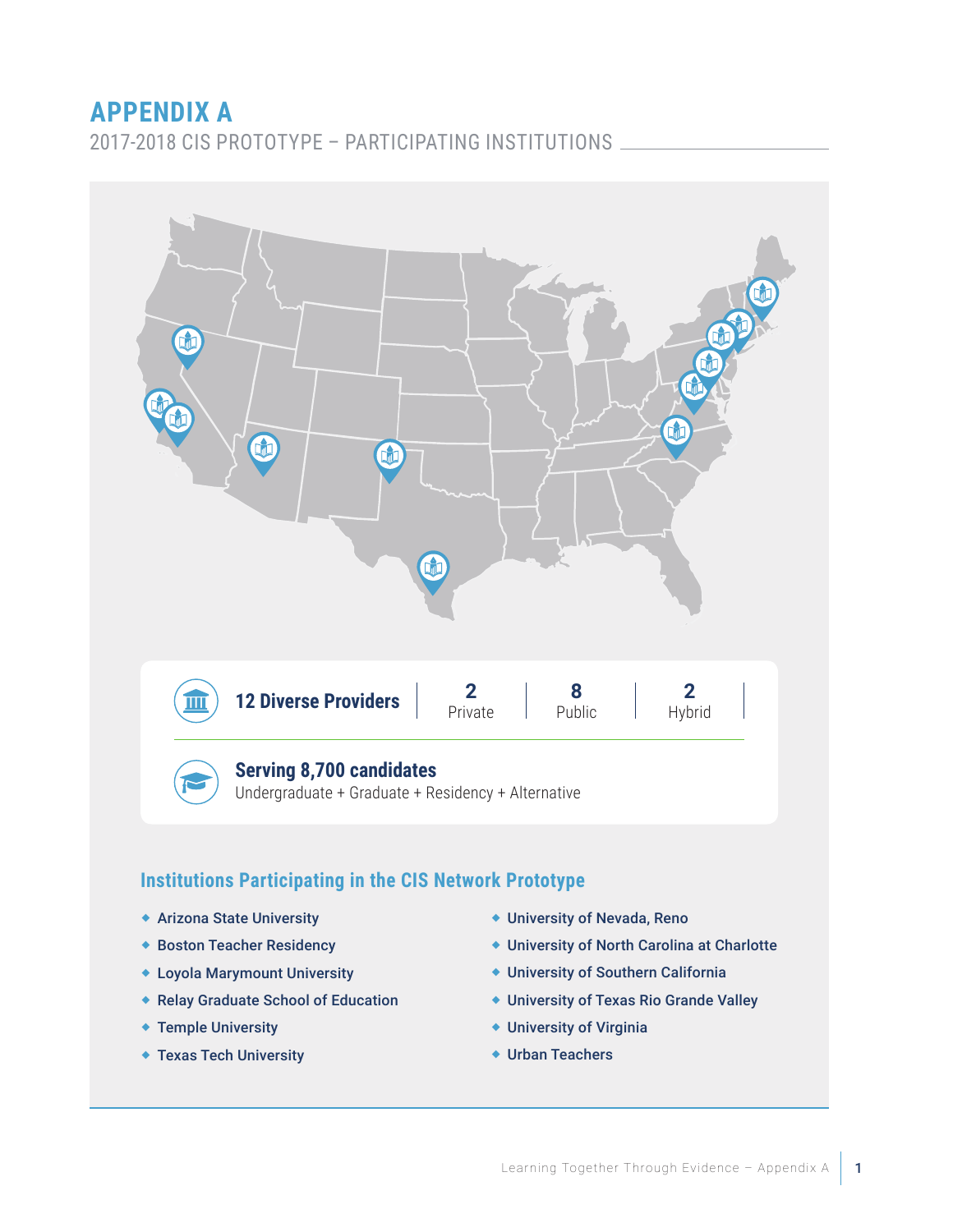# **APPENDIX B**  INSTRUMENT SELECTION PROCESSES

The CIS Network took pains to establish a truly participant-owned process for identifying and testing the measurement instruments at the core of our common data system. That process unfolded in two phases prior to trialing them in a pilot year:



#### **Phase I**

From August to December 2016, member deans refined categories of data for the initial Common Indicators System pilot. They agreed to five categories: Observations of candidate skill, candidate dispositional assessments, a graduate survey, an employer survey, and a model MOU with schools for accessing outcomes data.

#### **Phase II**

Phase II involved intensive analysis to select appropriate instruments to measure the four categories (the toolkit encompassing a model MOU occurred in a separate process).



*Stage 1* began with a systematic review of the instrument landscape where we collected the instruments being used by member institutions in each category as well as those recommended by researchers, practitioners, and other stakeholders. We used the literature review conducted in Phase I to review the research base on each of the identified instruments, and completed a content analysis on each, considering multiple factors: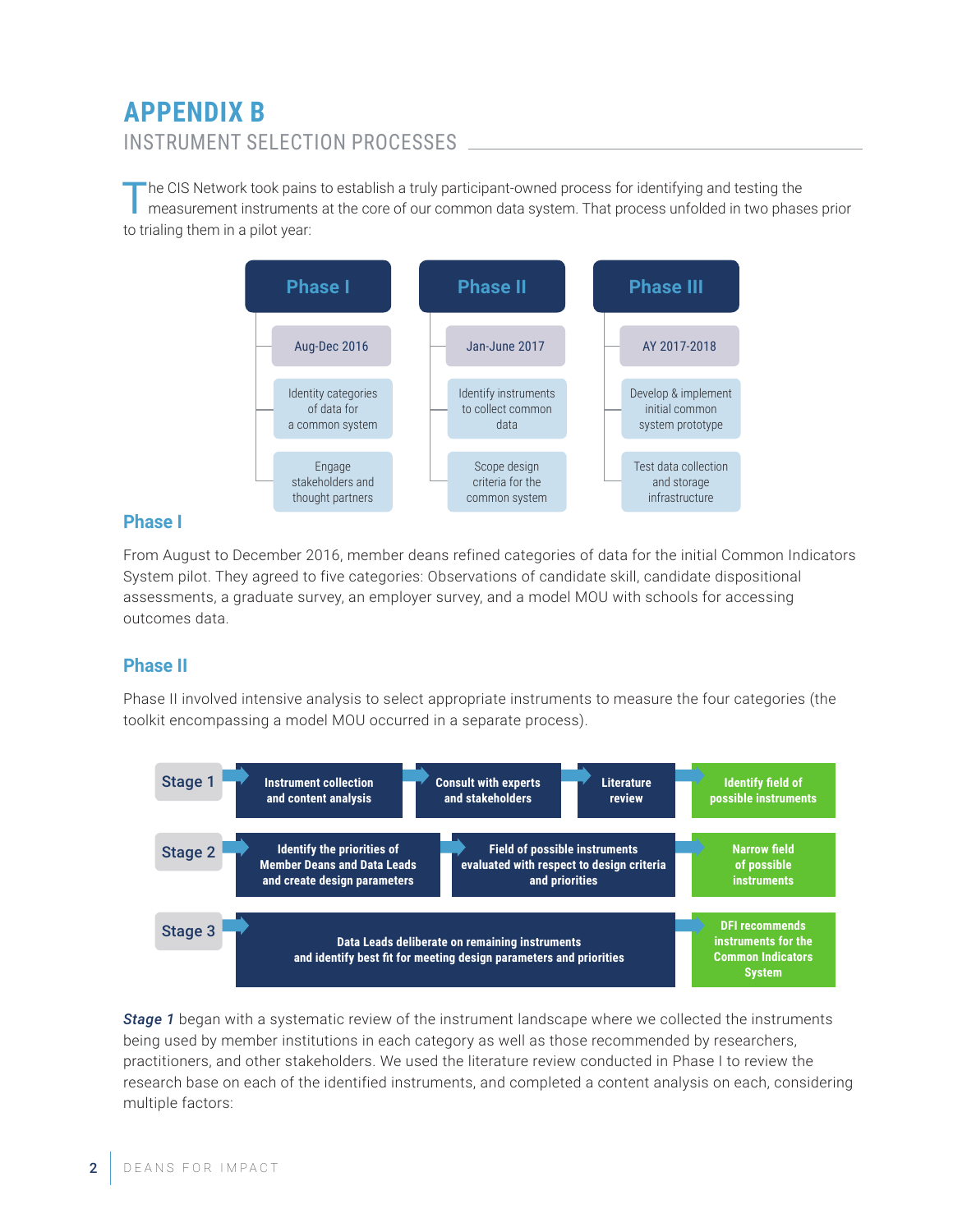#### **Observation Rubrics**

- ◆ # of Rating Categories
- ◆ Rating Descriptors
- ◆ Frequency of Obs.
- ◆ Instructional Domains
- Instructional Components
- ◆ Reliability Evidence
- Validity Evidence
- ◆ Evaluator(s)
- ◆ Time of Observations
- ◆ Program Sequence
- ◆ Training Procedures
- Alignment to Standards
- ◆ Summative Use
- ◆ Formative Use
- ◆ Development Process
- ◆ Adoption Process
- ◆ Years in Use
- Value of Data to Programs

#### **Dispositional Measures**

- ◆ Form of Assessment
- ◆ # of Rating Categories
- ◆ Rating Descriptors
- ◆ Freq. of Administration
- Dispositions Assessed
- Prof. Behaviors Assessed
- Reliability Evidence Validity Evidence
- ◆ Evaluators
- ◆ Time of Administration
- ◆ Program Sequence
- **Training Procedures**
- Alignment to Standards
- Summative Use
- Formative Use
- ◆ Development Process
- ◆ Adoption Process
- ◆ Years in Use
- Value of Data to Programs
- **Graduate Surveys**
- $\triangle$  Instructions
- ◆ Stem
- Topic Areas Covered
- Reliability Evidence
- Validity Evidence
- $\triangle$  Scale
- ◆ Descriptors
- Freq. of Administration
- ◆ Time of Administration
- ◆ Program Sequence
- Alignment to Standards
- ◆ Formative Use
- ◆ Summative Use
- ◆ Development Process
- Adoption Process
- ◆ Years in Use
- Value of Data to Programs

#### **Employer Surveys**

- $\triangle$  Instructions
- ◆ Stem
- Topic Areas Covered
- ◆ Reliability Evidence
- Validity Evidence
- ◆ Scale
- ◆ Descriptors
- Freq. of Administration
- ◆ Time of Administration
- ◆ Program Sequence
- Alignment to Standards
- ◆ Formative Use
- ◆ Summative Use
- ◆ Development Process
- ◆ Adoption Process
- ◆ Years in Use
- Value of Data to Programs

These activities yielded several instruments for further consideration and analysis:

18 Classroom Observation Rubrics

19 Dispositional Measures

17 Graduate Surveys

12 Employer Surveys

**Stage II** involved working with relevant stakeholders to identify design priorities and criteria for selecting instruments. We administered an online survey to 42 Deans for Impact stakeholders, including member deans, designated data leads, and leading teacher educators. Of those surveyed, 81% responded, and the group reached clear consensus on using a single instrument to collect data per category. The group also reached consensus on three priorities for instrument selection, including:

- **1)** ease of implementation across diverse contexts (86% selected as top priority);
- **2)** demonstrated reliability and validity whenever possible (83% selected as top priority);
- **3)** ensuring maximum adoption by member-led institutions (55% selected as top priority).

The group also achieved consensus on a set of design criteria: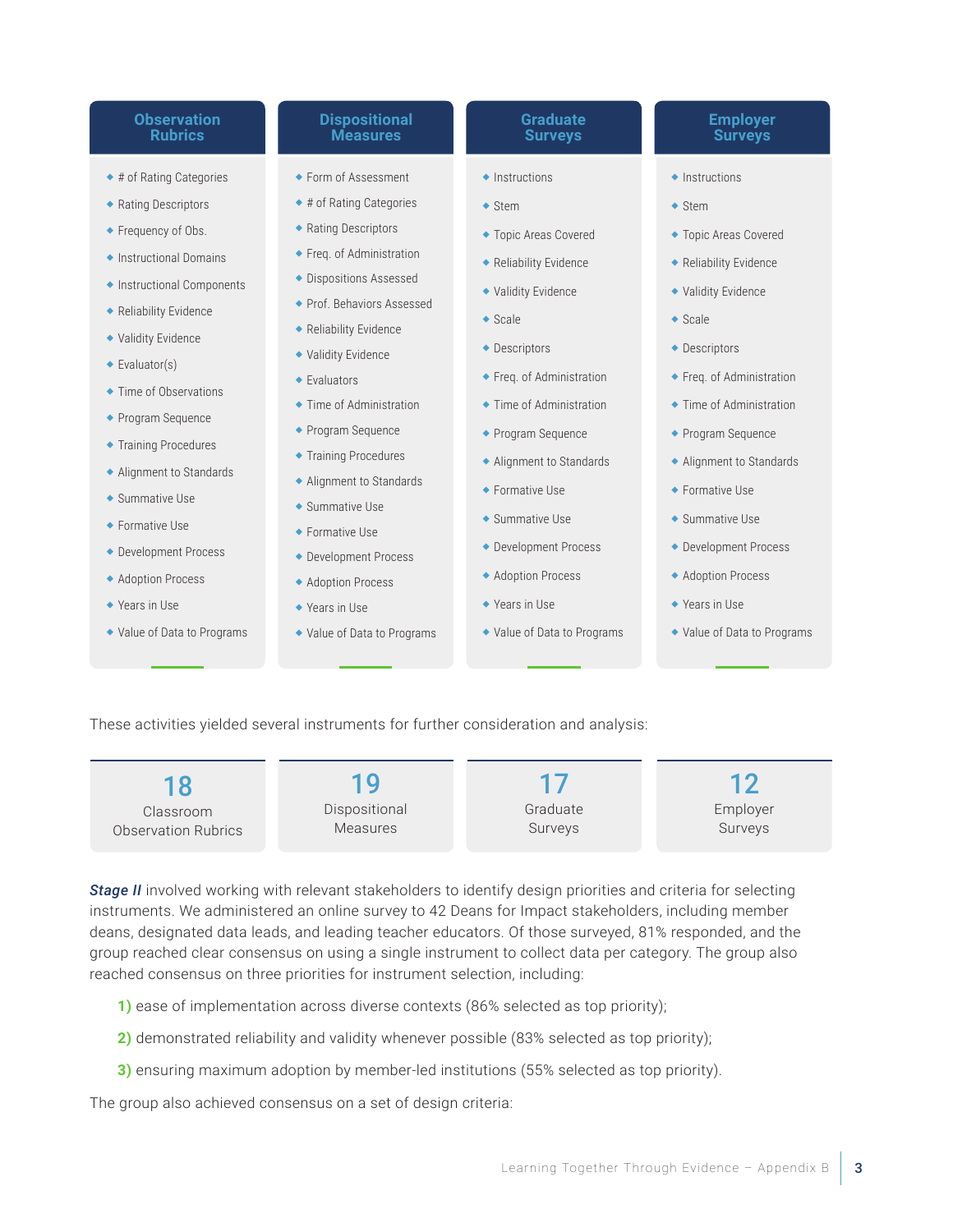### **Design Criteria for Data Category Instruments**

|                                                               | <b>Standards</b>                                                           | <b>Scope</b>                                                                  | <b>Priority Content</b>                                                                                                |
|---------------------------------------------------------------|----------------------------------------------------------------------------|-------------------------------------------------------------------------------|------------------------------------------------------------------------------------------------------------------------|
| <b>Observation of Candidate</b><br><b>Instructional Skill</b> | Alignment to State &<br>In TASC standards<br>is a priority for <b>MOST</b> | A comprehensive tool<br>is preferred over more targeted<br><i>instruments</i> | Delivering Instruction<br>Classroom Environment<br>Designing Instruction                                               |
| Assessment of<br><b>Candidate Disposition</b>                 | Alignment to State &<br>In TASC standards<br>is a priority for <b>SOME</b> | <b>Dispositions</b><br>are preferred over professional<br>behaviors           | Self Reflection<br>Growth Mindset<br><b>Teaching Self-Efficacy</b><br>Grit                                             |
| Graduate<br><b>Survey</b>                                     | Alignment to State &<br>In TASC standards<br>is a priority for <b>SOME</b> | Graduate feedback<br>is a priority                                            | Preparedness in Core Areas<br>Program Strengths/Weaknesses<br><b>Employment and Retention</b>                          |
| Employer<br><b>Survey</b>                                     | Alignment to State &<br>In TASC standards<br>is a priority for <b>SOME</b> | Employer feedback<br>is a priority                                            | Relative Effectiveness of<br>Programs/Graduates<br>Programs/Graduate Strengths/Weaknesses<br><b>Hiring Preferences</b> |

After applying the design criteria the group narrowed the list of possible instruments from 66 to a final pool of 10.

*Stage III* involved extensive work by a group of program and faculty leaders at Deans for Impact memberled institutions to deliberate and recommend final measures. In mid-April 2017, these leaders from 12 institutions deliberated on the final 10 instruments over two days. They completed intensive pre-work to understand the arguments for each potential instrument, and participated in a series of structured protocols (e.g. text protocols, chalk talks, jigsaws, and affinity maps) to deliberate on each measure, clarify their thinking, and come to consensus around a set of final instrument recommendations. These recommendations were approved by Deans for Impact member deans, greenlighting the planning process of the CIS pilot year.

#### *Pilot Year*

After two years of development, the CIS Network officially launched for the 2017-18 academic year. During this pilot year we collectively gathered data from 12 institutions in 10 states, yielding a cross-institutional data set with roughly 3,500 teacher-candidates, 400 program graduates, and 100 employers of those graduates.<sup>1</sup>

The CIS Network bookended the pilot year with a set of workshops, called Inquiry Institutes, designed to help programs plan their instrument implementation, analyze their results, and formulate action steps from that data. As programs began collecting common data and implementing plans to improve organizational data cultures, an Advisory Panel comprising of a lead from each institution met monthly to compare notes and iron out wrinkles. Meanwhile, the full network convened once more in the winter to align strategy and build capacity to analyze and plan based on the forthcoming data. Central to that capacity was the development of a data dashboard, the Shared Inquiry Tool, which allows Network members to interrogate their CIS data in real time. The dashboard debuted during the culminating Inquiry Institute in August 2018.

<sup>1</sup> For a full list of participating institutions, refer to Appendix A.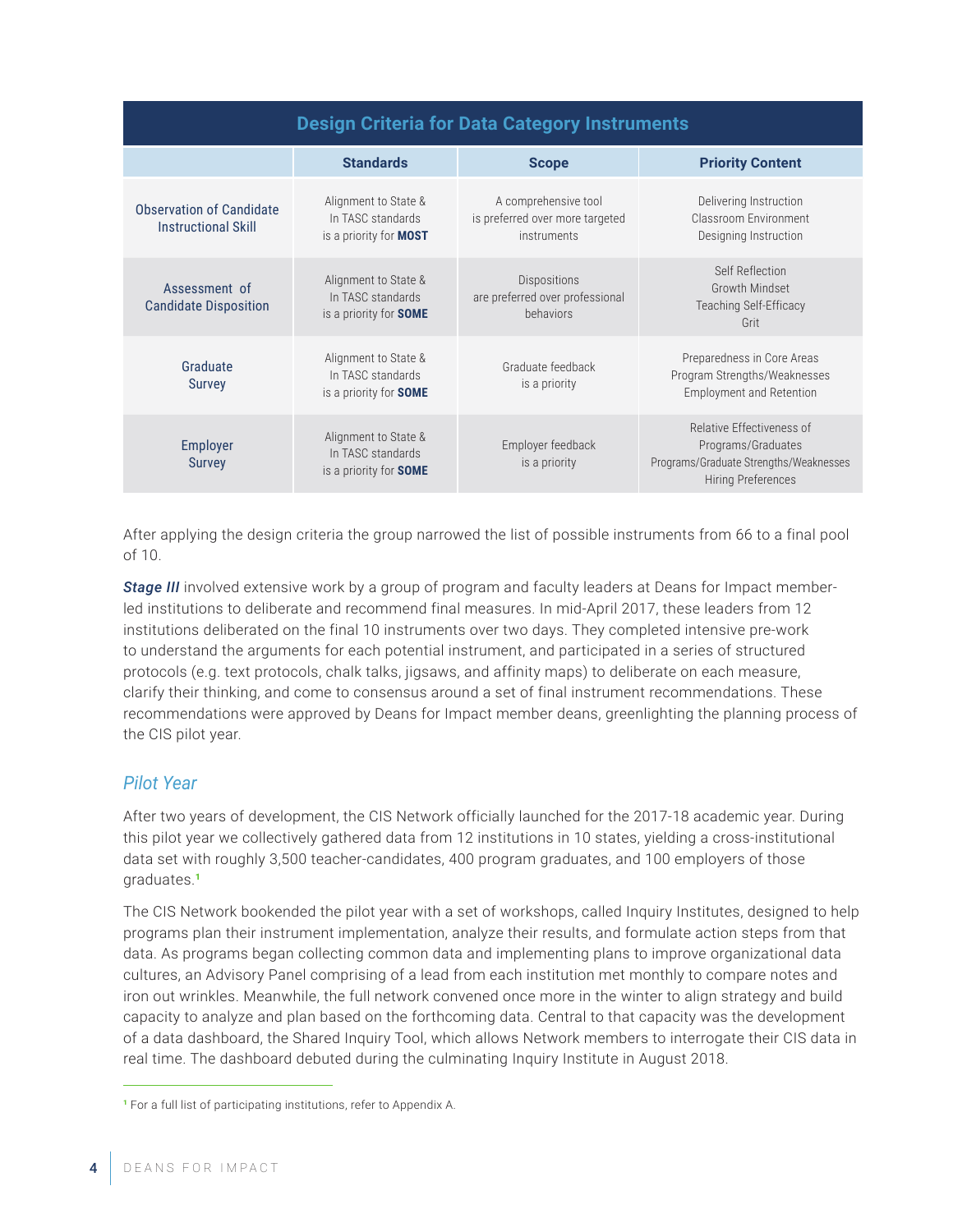# **APPENDIX C**  OVERVIEW OF THE COMMON INDICATORS

#### **CLASS**

The Classroom Assessment Scoring System (CLASS)<sup>2</sup> is an observation tool designed to assess the quality of teacher-student interactions associated with positive developmental and academic outcomes for students. CLASS was developed in 2008 by education researchers at the University of Virginia's Center for Advanced Studies in Teaching and Learning (CASTL) and is now administered by Teachstone, which provides training and other services related to CLASS. The CLASS tools used by educator-preparation programs as part of the Common Indicators System are the Upper Elementary and Secondary CLASS, which are comprised of twelve dimensions across three domains. Observers score each dimension on a 1-7 scale defined by detailed descriptors, based on evidence collected during their classroom observation. A typical observation involves one to four cycles of 30 minutes where the observer observes the classroom for 20 minutes and records their scores for 10 minutes. Observers undergo intensive training and must pass an annual exam to demonstrate their ability to reliably score using the CLASS.

### **Teacher Beliefs and Mindsets Survey (TBMS)**

The Teaching Beliefs and Mindset Survey combines three existing measures:

- **1. Short Teachers' Sense of Efficacy Scale,<sup>3</sup> which assesses the extent to which teachers believe** they can influence student engagement, instructional practice, and classroom management. Respondents rate themselves from 1 (nothing) to 9 (a great deal) on 12 statements, like "How much can you use a variety of assessment strategies?"
- 2. **Short Grit Scale**,<sup>4</sup> which assesses an individual's tendency to persist towards long-term goals. Using a 1-5 scale, respondents rate whether a series of eight statements – like "Setbacks don't discourage me"— are typical of them.
- **3. Culturally Responsive Teaching Self-Efficacy Scale**, 5 which assesses how confident teachercandidates are in their abilities to enact culturally responsive teaching practices. Candidates record a number from 0 (no confidence at all) to 100 (completely confident) in response to statements like "Establish positive home-school relations." A sample of 26 items from this scale are included in the TBMS.

In the CIS Network, the TBMS is administered online to teacher-candidates at the start of their preparation program and then again at the start and end of their clinical experiences.

### **Beginning Teacher Survey (BTS)**

The Beginning Teacher Survey<sup>6</sup> is based on the New Teacher Preparation Survey (NTPS), developed by researchers at the University of North Carolina's Education Policy Initiative at Carolina for use with graduates of the system's teacher-education programs. The NTPS captures graduates' perceptions of their preparation

<sup>2</sup> For the research base underpinning CLASS, see https://curry.virginia.edu/classroom-assessment-scoring-system

<sup>3</sup> Tschannen-Moran, M. & Hoy, A. (2001). Teacher efficacy: Capturing an elusive construct. *Teaching and Teacher Education*, 17(7), 783-805.

<sup>4</sup> Duckworth, A. L. & Quinn, P. D. (2009). Development and validation of the Short Grit Scale (GRIT–S). *Journal of Personality Assessment*, 91(2), 166-174.

<sup>5</sup> Siwatu, K. O. (2007). Preservice teachers' culturally responsive teaching self-efficacy and outcome expectancy beliefs. *Teaching and Teacher Education*, 23(7), 1086-1101.

<sup>6</sup> Bastian, K.C., Sun, M., Lynn, H. (2017). What do graduate surveys tell us about teacher preparation quality? *Education Policy Initiative at Carolina.* Chapel Hill, NC.